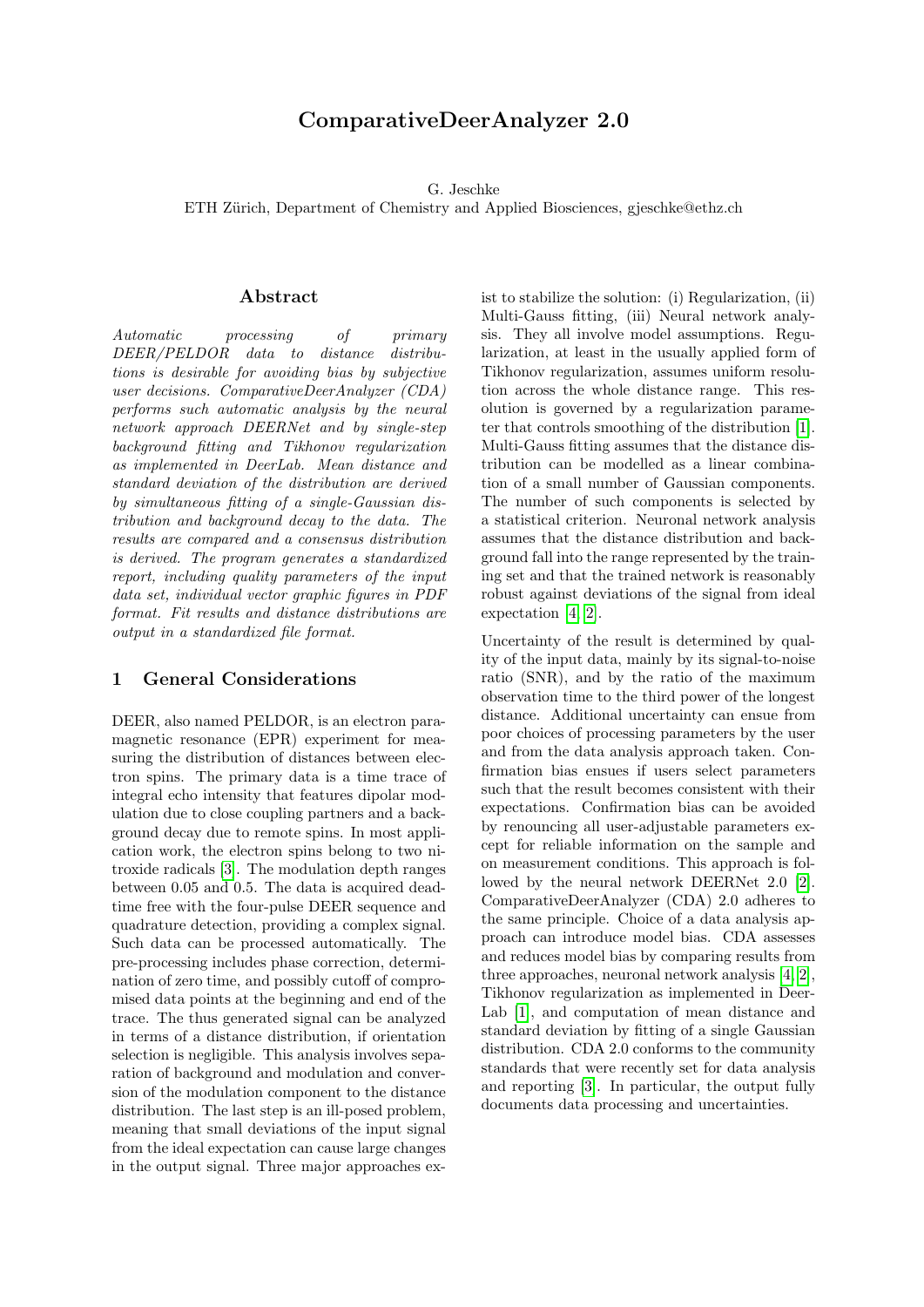# 2 Work flow

# Phase (\*) ILL  $\overline{\mathbb{N}}$  $\overline{\mathbb{N}}$

### 2.1 Using CDA in DeerAnalysis2022

<span id="page-1-0"></span>Figure 1: Graphical user interface of DeerAnalysis2022. Automatic analysis is started by pushing the top left Compute button.

CDA is the engine for automatic processing in DeerAnalysis2022. The Compute button in the Automation panel (Figure [1](#page-1-0) is enabled as soon as a dataset is loaded. For most datasets, analysis is as easy as pushing this button. For relaxation-induced dipolar modulation enhancement (RIDME) data (only spin  $S = 1/2$ ) the RIDME background checkbox. In this case, only DEERNet neural network analysis is performed. For symmetric multispin arrangements, as they can occur in protein homooligomers, the multispin checkbox should be enabled and the number of spins specified in the corresponding edit field. For reconstituted membrane proteins, it is advantageous to tick the bilayer environment checkbox. This specifies a lower background dimension in case that the background must be analyzed by bilevel optimization with regularization. This checkbox has no effect if DEERNet considers its background separation as reliable.

The remaining elements of the Automation panel are required only if a first automated analysis indicates problems with the dataset. Some datasets feature compromised data points are the start or end (Figure [2.](#page-1-1) Abnormally high intensity at the start results from a too short initial delay between the second observer pulse and the pump pulse. If only a single point at the beginning is higher than the maximum of the dipolar evolution function, CDA usually recognizes the problem and corrects it automatically. If the problem is very serious or not automatically recognized, the user can specify the number of points to be clipped at the beginning. The corresponding checkbox then needs to be activated.



<span id="page-1-1"></span>Figure 2: Clipping and cutting. This dataset has a spurious data point at the start, which is automatically clipped and an excitation band overlap artefact at the end, which is mostly cut off.

Second, data may contain an excitation band overlap at the end of the trace. Experts can analyze such data by a multi-pathway approach in Deer-Lab. CDA implements an automatic, but rather conservative cutoff. The longest consecutive segment and the end of the data is cut off, where more than half ob the points deviate from an initial DEERNet fit by more than two times the noise level. This segment is limited to 15% of total trace length. The remaining deviations are usually very well tolerated by DEERNet and do not substantially affect regularization with a standard kernel. If absolutely necessary, the user can specify a longer cutoff than is automatically applied. Note that many datasets do not require any cutoff.

In rare cases, standard parameter ranges in the DeerLab workflow may be insufficient. This happens only if DEERNet background separation fails and either background decay is very strong or modulation depth is abnormally high. If automatic analysis fails and one of these problems might be the cause, the limits for these values can be increased. This should not be done preemptively.

If the checkbox Extended is activated, background for regularization is computed by bilevel optimization even if DEERNet background separation was considered as successful. In this mode, confidence intervals for the regularized distance distribution result from independent variation of decay rate and modulation depth of the background function rather than from the ensemble of DEERNet background guesses. Such computation takes much longer and is not considered to be necessary. After computation of automatic analysis, the report is displayed in a PDF reader and the Automation panel turns green.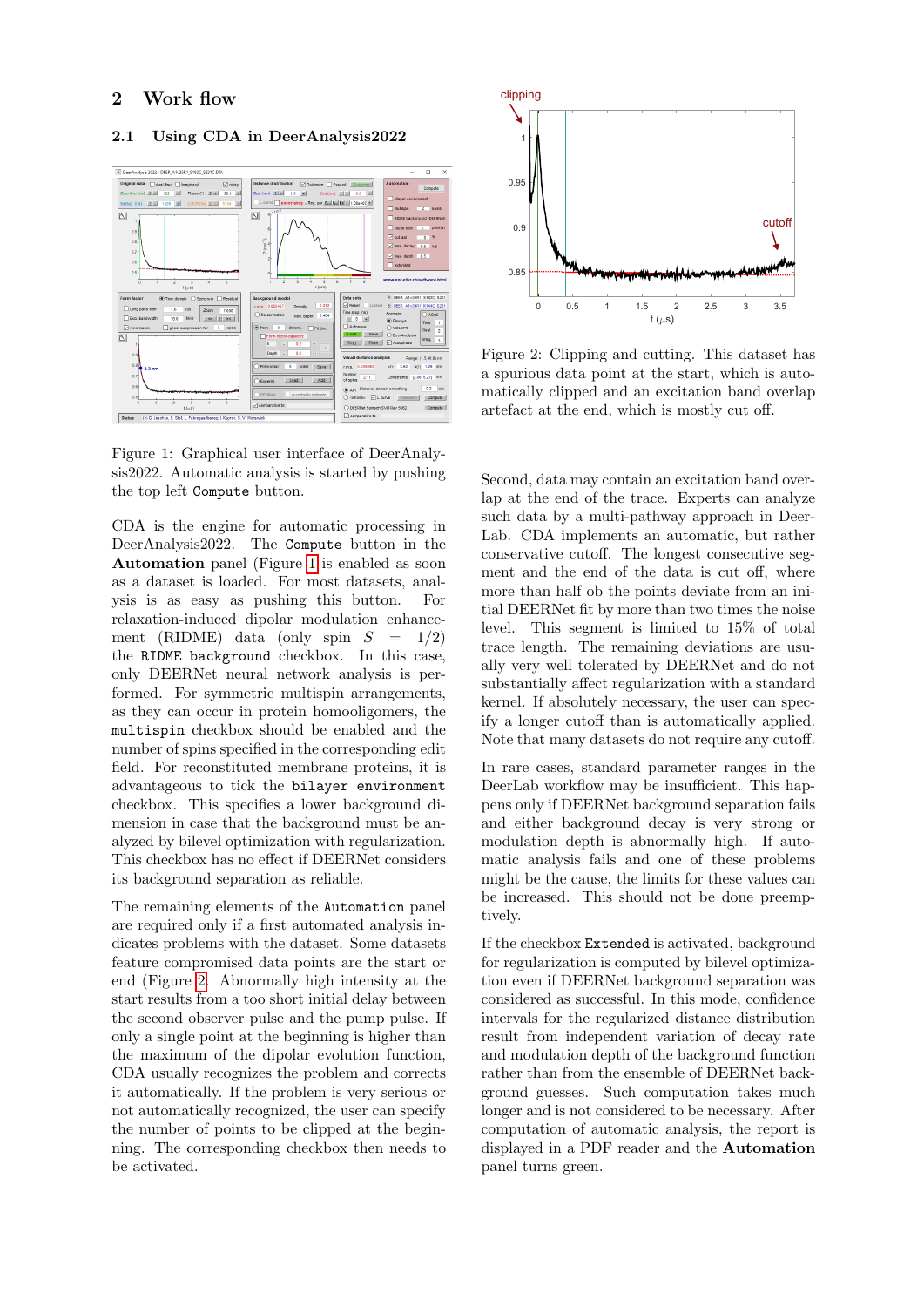### 2.2 Using the CDA App from Matlab



Figure 3: Graphical user interface of the CDA App.

<span id="page-2-0"></span>The CDA App can be run separately by typing CDA at the Matlab prompt. Note that the whole DeerAnalysis package with all its subdirectories must be on the Matlab path. The graphical user interface is very basic and offers only the choices of the Automation panel of DeerAnalysis (Figure [3\)](#page-2-0). When you click the Run button, a window opens for data file selection. The PDF report file is generated by the App as well, but is not automatically opened.

# 2.3 Using the CDA App as a standalone program

The CDA App is available in a compiled version that does not require a Matlab license. During installation, you need to download the Matlab Runtime engine, which is free. The user interface is the same as when running the CDA App from inside Matlab. The standalone CDA App can also be used if licenses for Matlab toolboxes, such as the Deep Learning toolbox, Reinforcement Learning toolbox, or Optimization toolbox are missing.

### 2.4 Calling CDA in scripts

The call

### dataset = comparative deer analysis(fname)

initiates fully automated analysis and returns the results in variable dataset. Results are also automatically saved to files, including the report. The report is not automatically opened in a PDF viewer.

Options can be provided as a second argument. The original output of DEERNet can be retrieved as a second output argument, the original output of the last DeerLab workflow run as a third output argument. Empty output is returned upon complete failure. Depending on options, part of the output may be empty.

### 3 Input and Output

### 3.1 Input

Comparative DEER Analyzer requires input data in Bruker EleXsys (\*.DTA, \*.DSC), Bruker WinEPR (\*.spc, \*.dat) or text (ASCII) format (\*.dat). ASCII data must contain the time axis (in nanoseconds or microseconds) in the first column and the real part of the signal in the second column. It is strongly recommended to acquire data with quadrature detection and include the imaginary part as the third column.



<span id="page-2-1"></span>Figure 4: Superposition plot of the DEERNet (blue) and Tikhonov regularized (blue) distance distributions. The color bar indicates reliability ranges that should be considered together with the uncertainty bands. In general, features in the range marked red should not be interpreted.

### 3.2 Output

# 3.2.1 Report in PDF format

CDA automatically saves all essential output to files. The report is a PDF file that contains a superposition plot of the DEERNet and regularized distance distributions (Fig. [4\)](#page-2-1) as well as a plot of the consensus distribution ((Fig. [5\)](#page-3-0)). Fits and background separation are shown for DEERNet neural network analysis, DeerLab Tikhonov regularization, and for reconstruction from the consensus distribution. The final pages report quality parameters and metadata as well as warnings and the location of the output files. The individual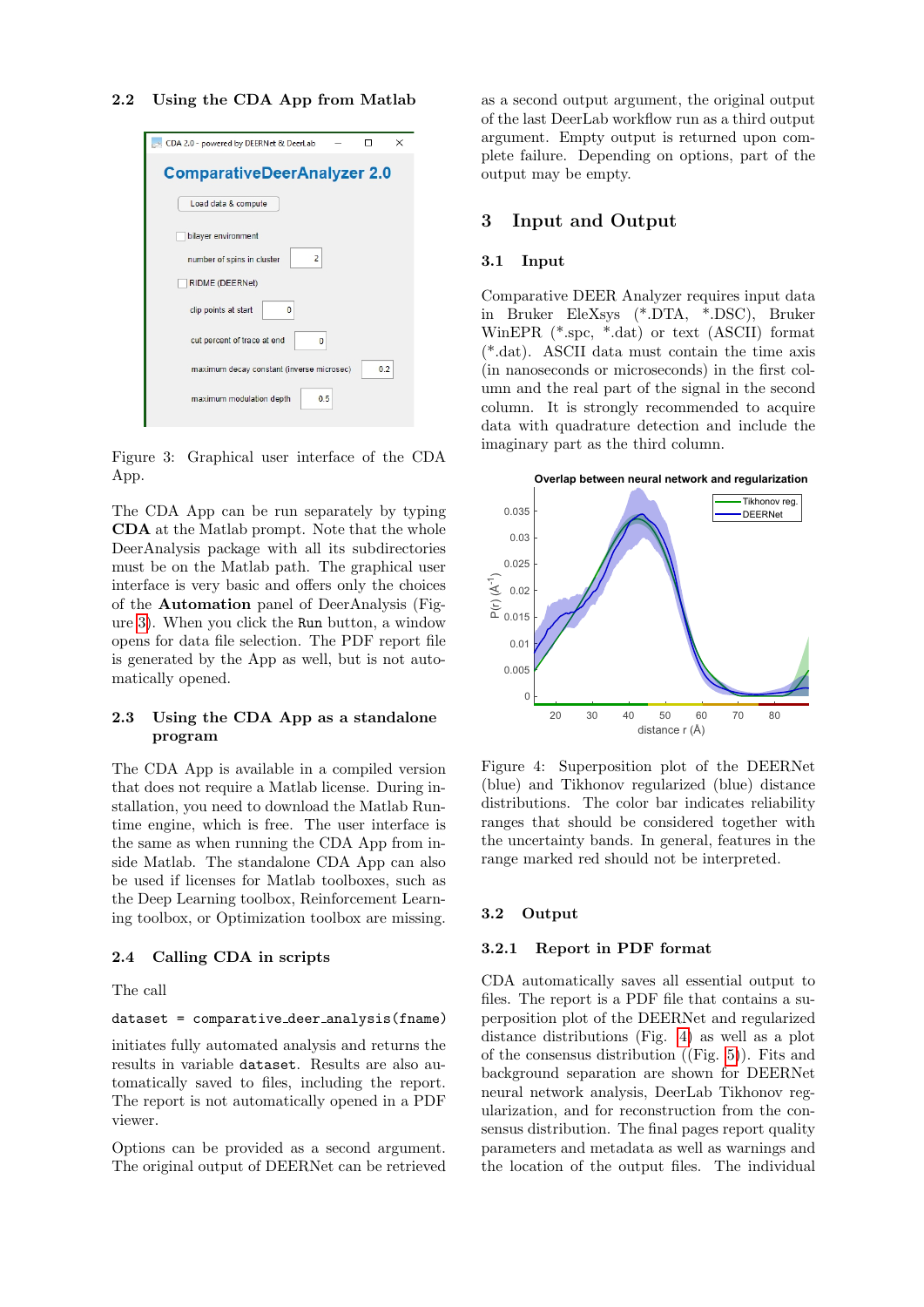figures are also saved as vector graphics in PDF format.



<span id="page-3-0"></span>Figure 5: Consensus distance dsitribution plot of the DEERNet and Tikhonov regularized distance distributions. The uncertainty band includes uncertainty of both analyses in order to account for model bias.

# 3.2.2 Numerical data

Numerical data are output as comma-separated value files, which can be read easily by most software. Column headers in the first line are preceded by the percent character  $(\%)$ . This ensures that the data can be directly read with the Matlab load function. Excel also reads comma-separated value files, although international versions may be problematic. For instance, the German version expects and writes a semicolon instead of a comma.

Numerical outputs are the distance distribution with 95% confidence interval and the time-domain data with fit and reconstructed background. They exist for the consensus distribution, the DEEER-Net output, and the last DeerLab output (after optimizing all parameters). If an approach failed or is inappropriate for a selected option, the corresponding numerical output is missing. In particular, this applies to the RIDME option (no DeerLab output) and for data where DEERNet does not consider background or distribution as reliable (no DEERNet output). Except for the RIDME option, incomplete output indicates problems with the experimental data. The PDF report specifies these problems further and may recommend that parts of the output or even the whole output are not used in application work. The output is still provided to enable analysis of the problem.

Distance distribution file have four columns. The distance axis (first column) is given in units of  $\AA$ , and the probability (second column) is given as probability density (unit 1/AA). The third column contains the lower bound and the fourth column the upper bound of the confidence interval.

Fit files also have four columns. The time axis (first column) is given in units of  $\mu$ s. The second column reports the experimental data, the third column the fit, and the fourth column the background.

CDA also writes a binary Matlab output file with the full output of DEERNet and of the last Deer-Lab run (the one with optimized parameters). This allows for diagnosis, as the data are also saved in this form if problems were detected and they are not output in comma-separated value files.

### 3.2.3 Metadata

Metadata are saved as a comma-separated value file as well. In this file, each line reports an identifier of a parameter (first column) and the value of this parameter (second column). The metadata file conforms to the reporting requirements for DEER/PELDOR data [\[3\]](#page-5-0).

### 3.3 Interpreting CDA output

When called from a Matlab script, CDA provides more extensive output that allows for additional quality assessment and for diagnosing what went wrong if a dataset could not be processed. Interpretation of this output requires substantial expertise in processing of pulsed dipolar spectroscopy data.

Callers, who do not have such expertise should not use any output beyond the following fields of variable dataset.

- .r distance axis
- .P comparative the distance distribution

.P comparative lb lower bound of the 95% confidence interval of the distance distribution

.P\_comparative\_ub upper bound of the 95% confidence interval of the distance distribution

.t time axis after pre-processing (microseconds)

. input\_trace the real input data trace after preprocessing

.fit the final fit

.background the best background estimate

.r mean mean distance, reliable only if .r std is positive

.r std standard deviation of the mean distance, reliable only if positive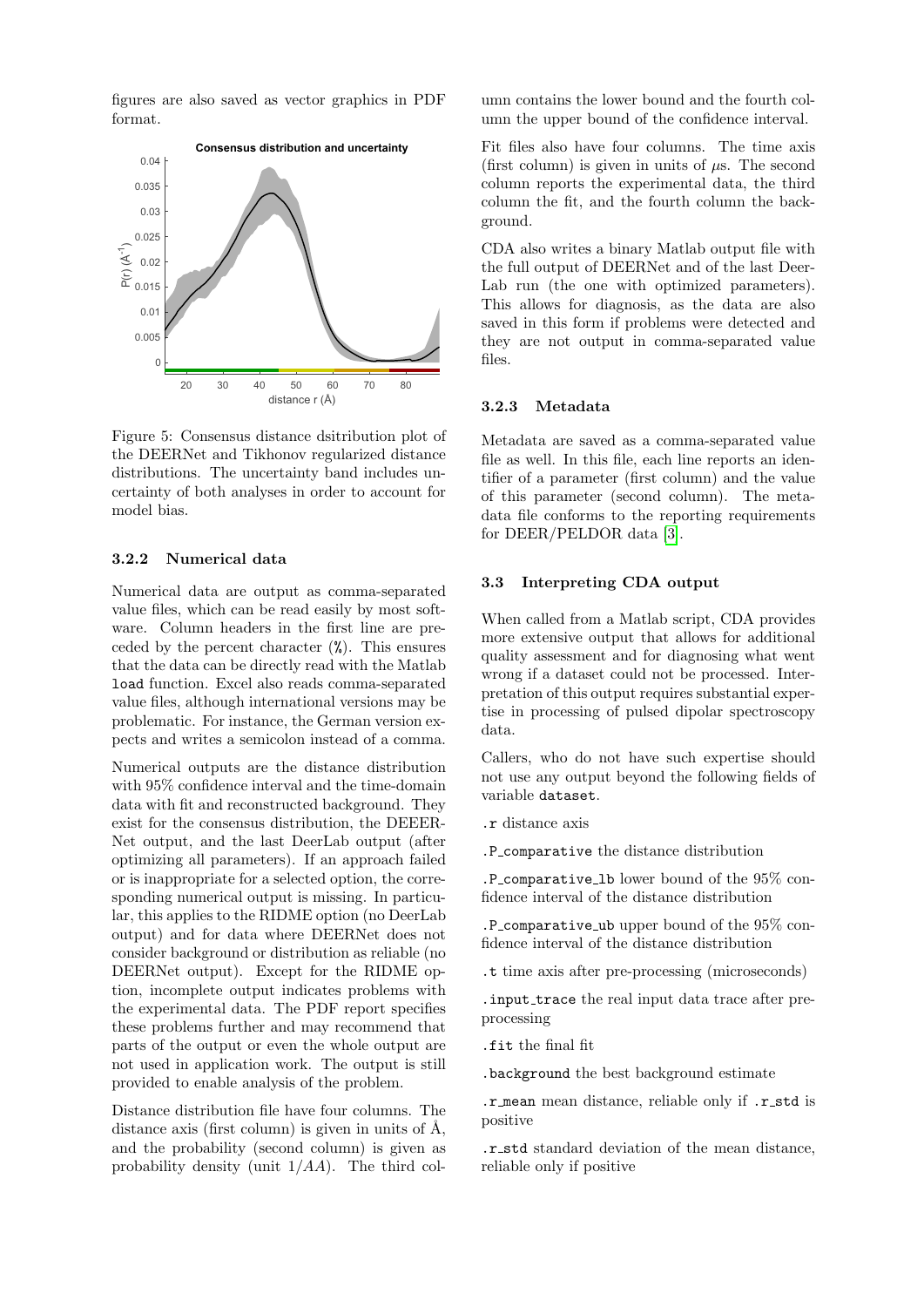If any of these fields does not exist or is empty, this aspect could not be reliably assessed. In such a case, an expert may still be able to interpret the original data with some caution. The data should not be used without approaching such an expert.

The following metadata fields of dataset can be used for further information:

.mod depth modulation depth

.SNR signal-to-noise ratio relative to modulation depth

.t0 dipolar evolution zero time on the original time axis (ns)

.dt time increment of the original time axis (ns)

.tmax maximum time after cutoff (ns)

.phase phase correction (degree) that was applied to original data

.regpar regularization parameter

.selregpar selection criterion for regularization parameter

.backg dim background dimension (stretched exponential)

# 4 Installation

The installation packages are available at [epr.ethz.ch/software.](https://epr.ethz.ch/software.html) Most users will download DeerAnalysis2022, which contains all Matlab sources, as well as the required DEERNet neuronal network files. This package comes as a single ZIP file that you need to unpack. You should add the DEERAnalysis directory with all its subdirectories to the Matlab path. DeerAnalysis requires Matlab 2020b or later and relies on the Deep Learning and Reinforcement Learning Toolboxes of Matlab. Dependence on the Parallel Computing toolbox was removed. CDA uses the Report Generator toolbox for creating a PDF report. If this toolbox is unavailable, CDA saves individual figures as PDF files and provides the report in plain text format without figures.

If you do not have Matlab or only an older version or you are missing Toolboxes, you can use the packaged CDA app (currently only for Windows, other platforms can be compiled upon request). The ZIP file contains this manual as well as a Windows executable *CDAInstaller\_web.exe* that runs an installer. If the corresponding (free) Matlab runtime library is not already installed, it is downloaded during installation. If you install a newer version of the ComparativeDEERAnalyzer app, it is recommended to uninstall the older version before.

# 5 Performance



<span id="page-4-0"></span>Figure 6: Correlation between the overlap of DEERNet neural network and DeerLab regularization solutions on the one hand and ground truth distance distributions on the other hand. The solid red line is a linear fit and the dotted lines denote the 95% confidence interval for predicting overlap with ground truth.

Perfomance of CDA 2.0 was tested with a set of 75 distance distributions that cover typical application scenarios [\[3\]](#page-5-0). Primary DEER datasets were simulated from these distributions at signalto-noise (SNR) ratios of 8, 16, 32, 50, and 100 with respect to ground truth and were analyzed by CDA 2.0. Over the whole set of 375 DEER traces, the mean overlap of the consensus distribution with ground truth was 0.881 when taken as a geometric average and 0.885 when taken as an arithmetic average. DEERNet on its own performed at a similar level (geometric average 0.876, arithmetic average 0.880). At high SNR, differences between geometric and arithmetic average of overlap with ground truth and difference between the consensus and DEERNet distributions are insignificant. Mean overlap is 0.940 at SNR of 100, 0.924 at SNR of 50, and 0.913 at SNR of 32.

Figure [6](#page-4-0) shows how the overlap between DEER-Net and DeerLab solutions correlates with the overlap between the consensus solution and ground truth. The correlation coefficient is 0.817. CDA 2.0 uses a linear fit of these data (solid red line) for predicting overlap of the consensus solution with ground truth. Given the moderate correlation, this prediction is given as a range (95% confidence interval) visualized by the dotted red lines in Figure [6.](#page-4-0)

# Acknowledgement

Comparative DEER Analyzer is based on computational engines developed by the Kuprov [\[4,](#page-5-2) [2\]](#page-5-3) as